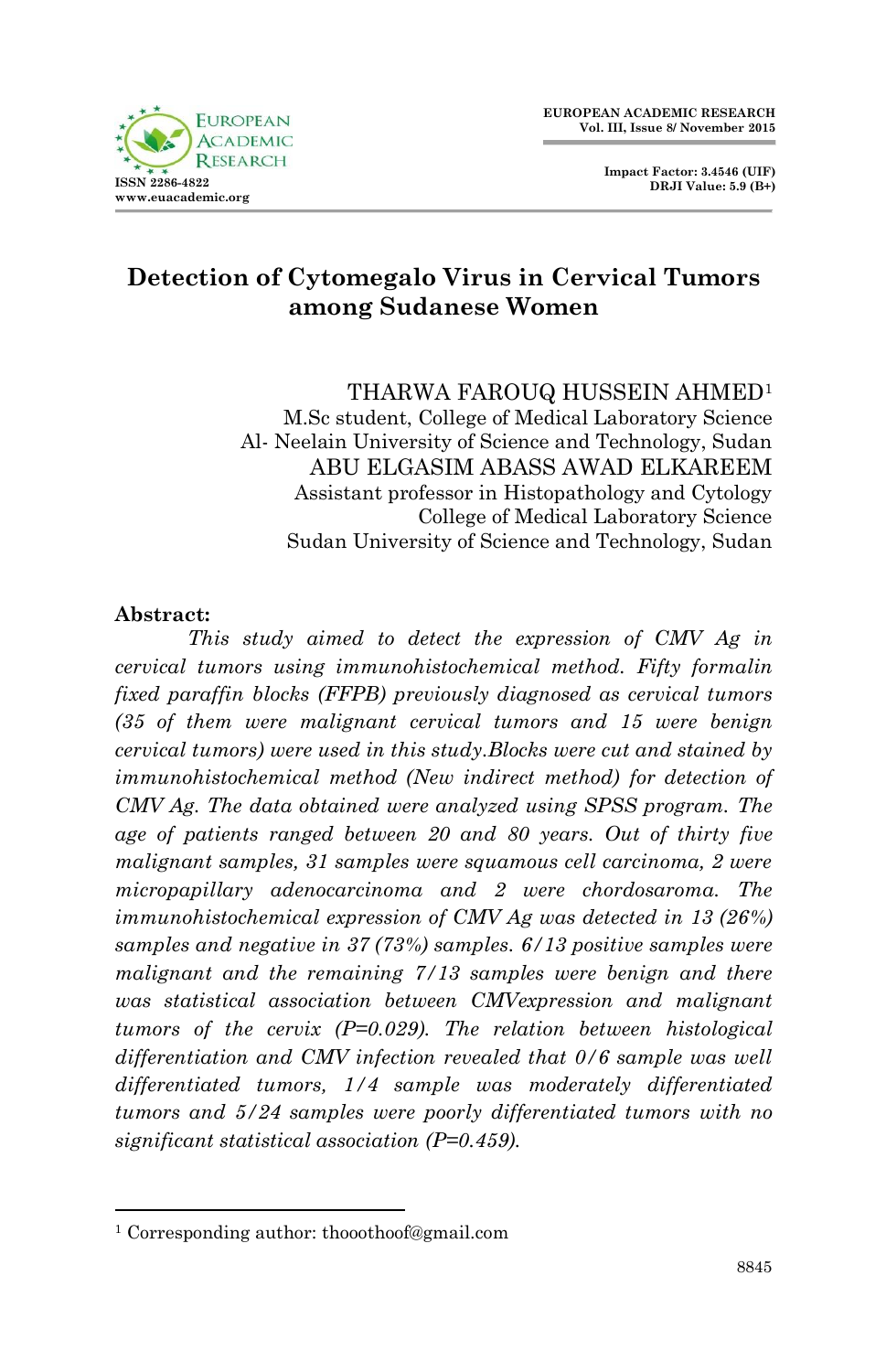*Conclusion: This study concludes that there is association between CMV infection and tumors of the cervix with no association with tumor grade.*

**Key words:** CMV, squamous cell carcinoma, chordosarcoma, micropapillary adenocarcinoma.

### **INTRODUCTION:**

Cervical cancer is cancer that starts in the cervix. The cervix is the lower part of the uterus (womb) that opens at the top of the vagina (1).

Worldwide, cervical cancer is both the fourth most common cause of cancer and deaths from cancer in women. It is the second most common cause of female specific cancer after breast cancer accounting for around 8% of both total cancer cases and total cancer deaths in women. Approximately 80% of cervical cancers occur in developing countries (2) .

Cancer of the cervix is the second most prevalent cancer of women to date in the Sudan, in a concerted review of the records of the hospital-based cancer registry of the Radiation & Isotope Centre of Khartoum (RICK) (3) .

There are many risk factors for cervical cancer which include HPV infection, early age of first sexual intercourse, increase number of sexual partners, long term use of oral contraceptives, smoking, history infertility, intrauterine device, high parity, Trauma with pregnancy, low education, infection by other sexually transmitted diseases (STI) (Human Immunodeficiency Virus, Chlamydia trachomatis, Cytomegalovirus, etc.) And low socioeconomic level (4) .

Confirmation of the diagnosis of cervical cancer or precancer requires a biopsy of the cervix. This is often done through colposcopy, a magnified visual inspection of the cervix aided by using a dilute acetic acid (e.g. vinegar) solution to highlight abnormal cells on the surface of the cervix. Medical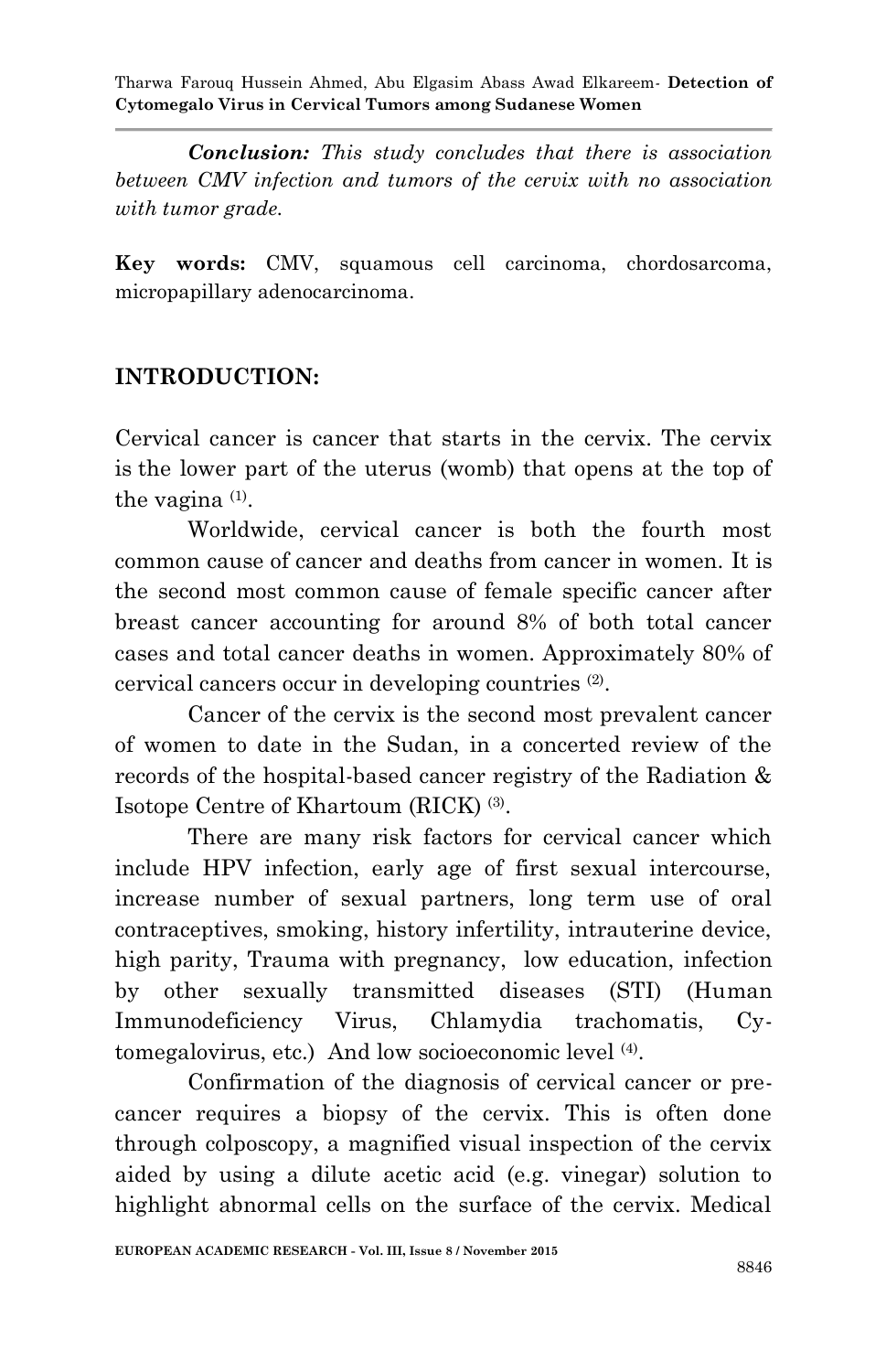devices used for biopsy of the cervix include punch forceps, Spira Brush CX, Soft Biopsy or Soft-ECC<sup>(5)</sup>.

The most common treatments for cervical cancer are surgery (Hysterectomy or Trachelectomy) or chemoradiation which is a combination of chemotherapy and radiotherapy (internal radiotherapy or Eternal radiotherapy). Palliative treatment helps to improve people's quality of life by alleviating symptoms of cancer without trying to cure the disease. It is particularly important for people with advanced cancer. However, it is not just for end-of-life care and it can be used at any stage of cancer<sup>(6)</sup>.

Cytomegalovirus is a genus of viruses in the order Herpesvirales, in the family Herpesviridae, in the subfamily Beta herpes virinae. Human and monkeys serve as natural hosts. There are currently eight species in this genus including the type species human herpesvirus 5. Diseases associated with HHV-5 include mononucleosis, and pneumonias<sup>(7) (8)</sup>.

Immunohistochemical staining using an antibody specific for CMV, a marker for CMV infection.

This study aimed that there is association between CMV expression and tumors of uterine cervix and with histological differentiation of tumor. Cytomegalovirus should be investigated as a possible cause of cervical cancer.

## **MATERIALS AND METHODS:**

### **Sample collection:**

Paraffin embedded tissue blocks previously diagnosed as cervical tumors were collected for this study from different centers in Khartoum state.

## **Slide preparation:**

One section of 5µm thickness were obtained from each formalin fixed paraffin embedded tissue using a rotary microtome for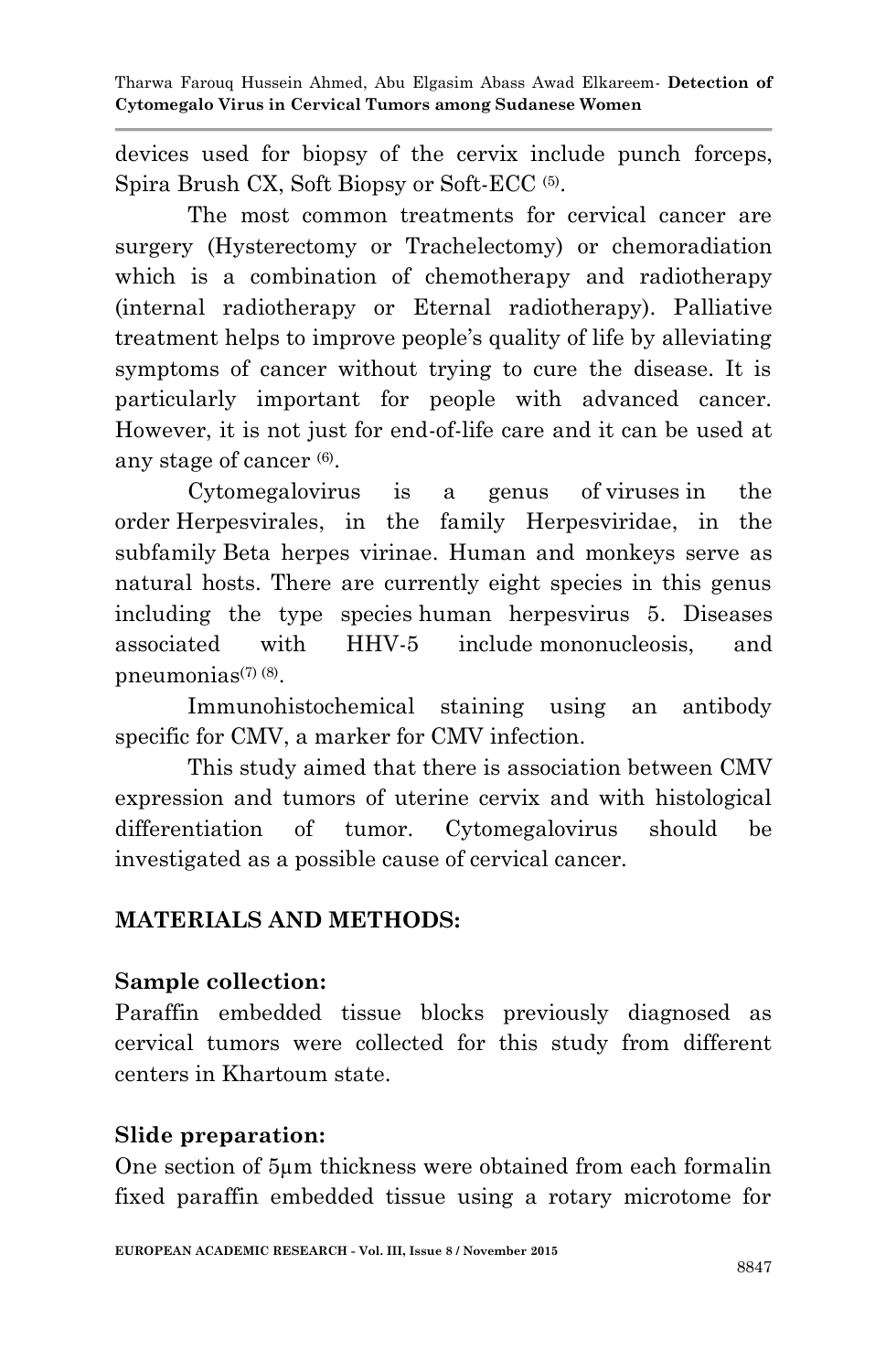immunohistochemistry which is then taken in thermal coated slides and dried in hot plate oven at 80ºC for one hour.

### **Immunohistochemical stain:**

Sections were brought to water and retrieved using water bath retrieval technique at 97ºC, then treated with hydrogen peroxide solution for 15 minutes, then washed in phosphate buffer saline (PH 7.4) for 5 minutes, then treated with anti CMV primary antibody for 30 minutes, then rinsed in phosphate buffer saline, then treated with secondary polymer conjugate for 30 minutes, then rinsed in phosphate buffer saline, then treated with DAB for 7 minutes, then washed in phosphate buffer saline for 5 minutes, then counterstained in Mayer's haematoxylin for 1 minute, then washed in water and blued in 0.05% ammoniated water for 16 second, then washed in tap water, then dehydrated through ascending of ethanol (50%, 70%, 90%, 100%) 2 minutes for each then cleared in 2 change of xylene 2 minutes for each, and mounted in DPX mounting media  $(9)$ .

### **Result Interpretation:**

Results obtained were detected by researcher and confirmed by experienced histopathologist. Negative and positive controls were used for evaluation of the test sections.

### **Data analysis:**

The data were analyzed using version 16.0 SPSS computer program; frequencies, means and chi-square correlations were calculated.

## **RESULTS:**

The age of study subjects revealed that 20 to 40 years were 14 (28%), 41 to 60 years were 18 (36%) and 61 to 80 years were 18 (36%) Table (1). Table (2) showed the tumor types which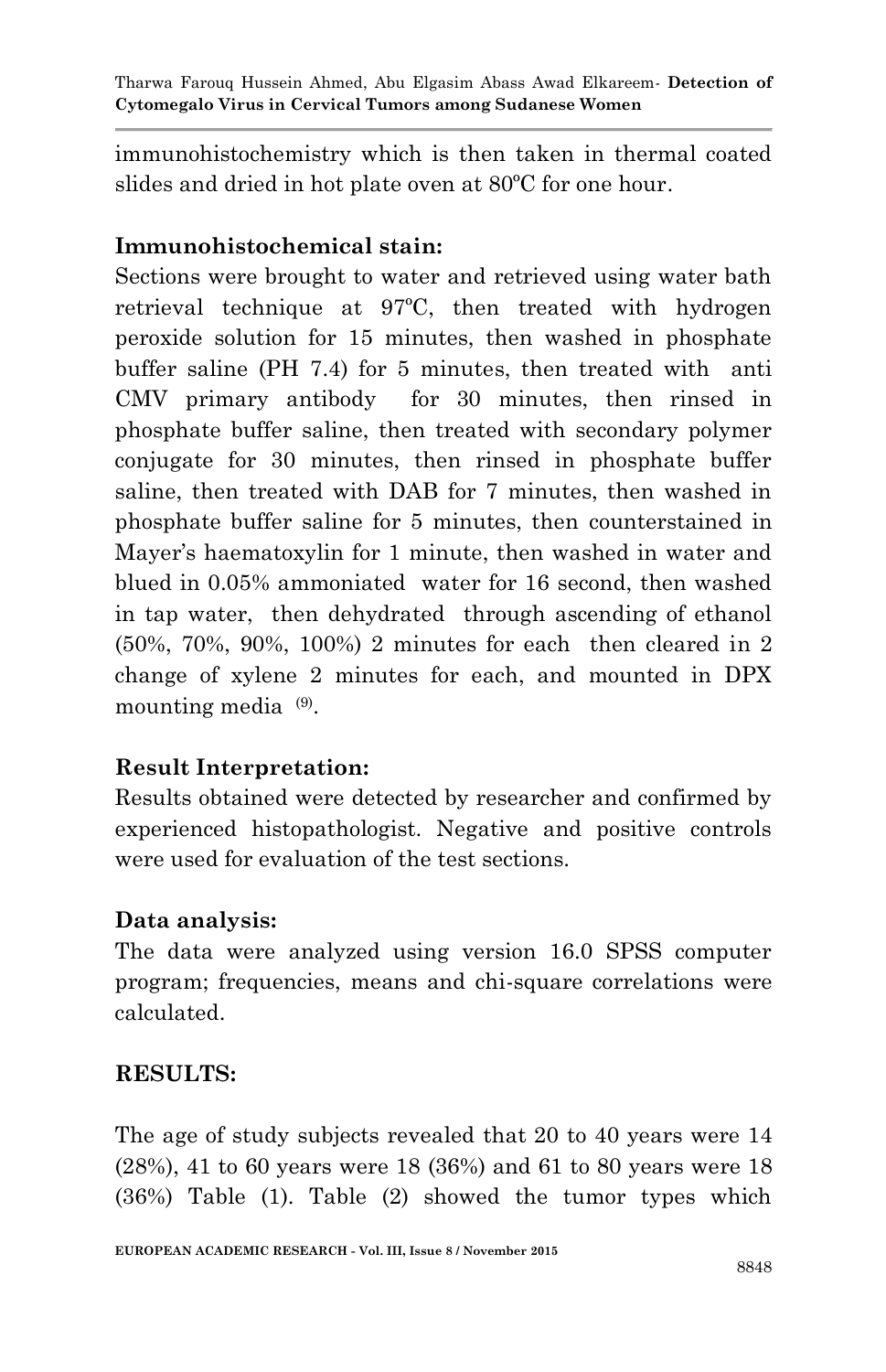represent that squamous cell carcinoma in 31 (62%) samples, micropapillary adenocarcinoma in 2 (4%) samples, chordosaroma in 2 (4%) samles and benign tumors in 15 (30%) samples. Table (3) showed that malignant cervical tumors revealed positive expression of CMV in 6/35 samples, while benign tumors showed positive result in 7/15 samples (P0.029). Histological differentiation and CMV infection revealed that 0/6 sample was well differentiated tumors, 1/4 sample was moderately differentiated tumors and 5/24 samples were poorly differentiated tumors with no significant statistical association (P=0.459) Table (4). Figure (1): cervix cervicitis showed positive expression of CMV Ag. Figure (2): poorly differentiated squamous cell carcinoma showed positive expression of CMV Ag.

|  |  |  |  | Table (1): Age among the study population: |
|--|--|--|--|--------------------------------------------|
|--|--|--|--|--------------------------------------------|

| Age group(year) | Frequency | Percent % |
|-----------------|-----------|-----------|
| 20-40           |           | 28        |
| 41-60           |           | 36        |
| 60-80           |           | 36        |
| Total           | 50        | 100%      |

|  | Table (2): Histopathology diagnosis of study samples population: |  |  |  |  |
|--|------------------------------------------------------------------|--|--|--|--|
|  |                                                                  |  |  |  |  |

| Histopathology diagnosis      | Frequency | Percent % |  |
|-------------------------------|-----------|-----------|--|
| Squamous cell carcinoma       | 31        | 62        |  |
| Micropapillary adenocarcinoma |           |           |  |
| Chordosaroma                  |           |           |  |
| Benign tumors                 | 15        | 30        |  |
| Total                         | 50        | 100%      |  |

| Table (3): Relation between immunohistochemical expression of CMV |  |
|-------------------------------------------------------------------|--|
| Ag and tumor type:                                                |  |

| Histopathology diagnosis | CMV expression |          | Total |
|--------------------------|----------------|----------|-------|
|                          | Positive       | Negative |       |
| Malignant tumors         |                | 29       | 35    |
| Benign tumors            |                |          | 15    |
| Total                    | 13             | 37       | 50    |

P= 0.029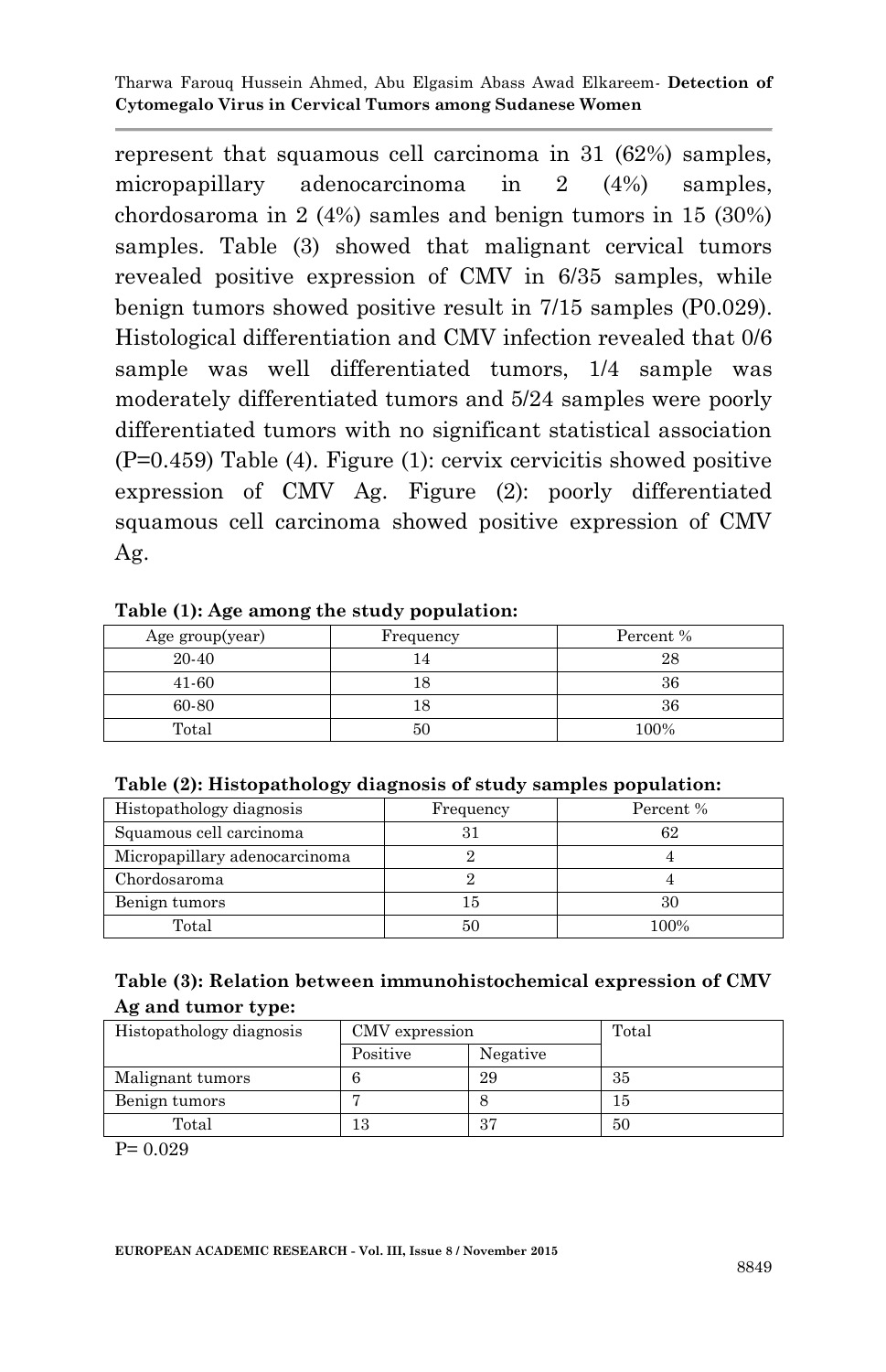#### **Table (4): Relation between immunohistochemical expression of CMV Ag and tumor grade:**

| Histological differentiation | CMV expression |          |       |
|------------------------------|----------------|----------|-------|
|                              | Positive       | Negative | Total |
| Well differentiated tumor    |                |          |       |
| differentiated<br>Moderately |                | 3        |       |
| tumor                        |                |          |       |
| Poorly differentiated tumor  |                | 19       |       |
| Total                        | 13             | 37       | 50    |

 $P= 0.459$ 



**Figure (1): cervix cervicitis showed positive expression of CMV Ag.**



**Figure (2): poorly differentiated squamous cell carcinoma showed positive expression of CMV Ag.**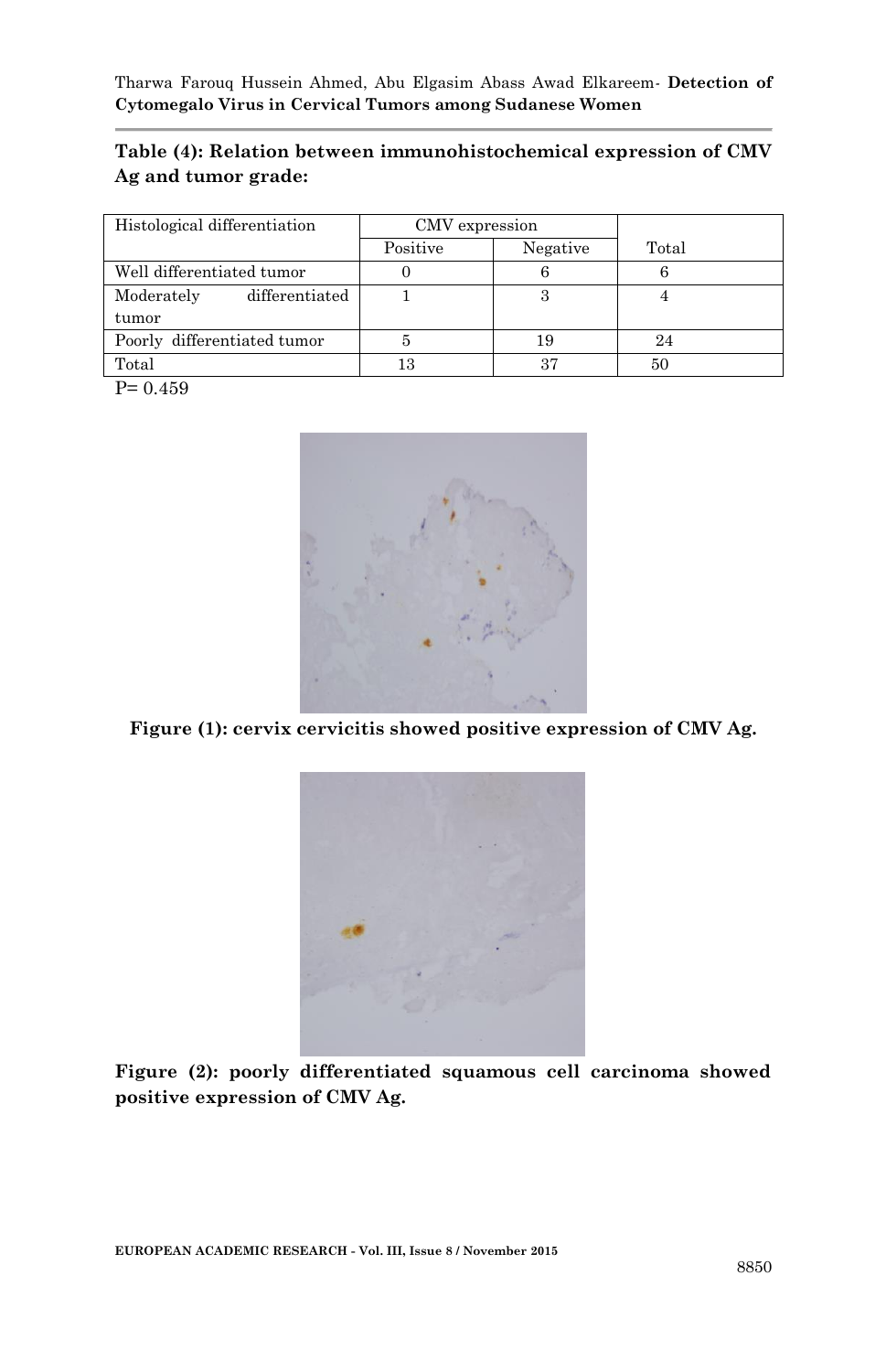### **DISCUSSION:**

Cervical cancer (CC) as a single diagnostic entity exhibits differences in clinical behavior and poor outcomes in response to therapy in advanced tumors  $(10)$ .

Cervical cancer is one of the most common neoplastic diseases affecting women, with a combined worldwide incidence of almost half a million new cases annually, second only to breast cancer<sup>(11)</sup>.

The present study includes samples containing 32 (60.8%) samples were squamous cell carcinoma (SCC), 2 (3.9%) samples were micropapillary adenocarcinoma and 2 (3.9%) samples were chordosaroma and cervix cervicitis were 15 (29.4%) samples, indicating that SCC is the predominant type of the cervical cancers identified in Sudanese patients. Our study includes patient from different age groups, with no relation between the prevalence of the cervical tumors and specific age group.

CMV has been shown to induce transformation of cells in culture. Because of the high prevalence of genital infections with this pathogen and evidence that may have oncogenic effect on the cervix. CMV encodes a protein, UL16, which is involved in the immune evasion of NK cell responses. It binds to ligands ULBP1, ULBP2 and MICB of NK cell activating receptor NKG2D, which prevents their surface expression. These ligands are normally upregulated in times of cellular stress, such as in viral infection, and by preventing their upregulation, CMV can prevent its host cell from dying due to NK cells <sup>(12)</sup>.

Immunohistochemical detection of CMV Ag showed that 13/50 (26%) positive samples of all cases of cervical lesions. 6/35 positive samples were malignant tumor and 7/15 positive samples were benign tumors with significant association between CMV infection and tumor behavior (P=0.029). This finding is consistent with Marinho-Dias and Sousa $(13)$  result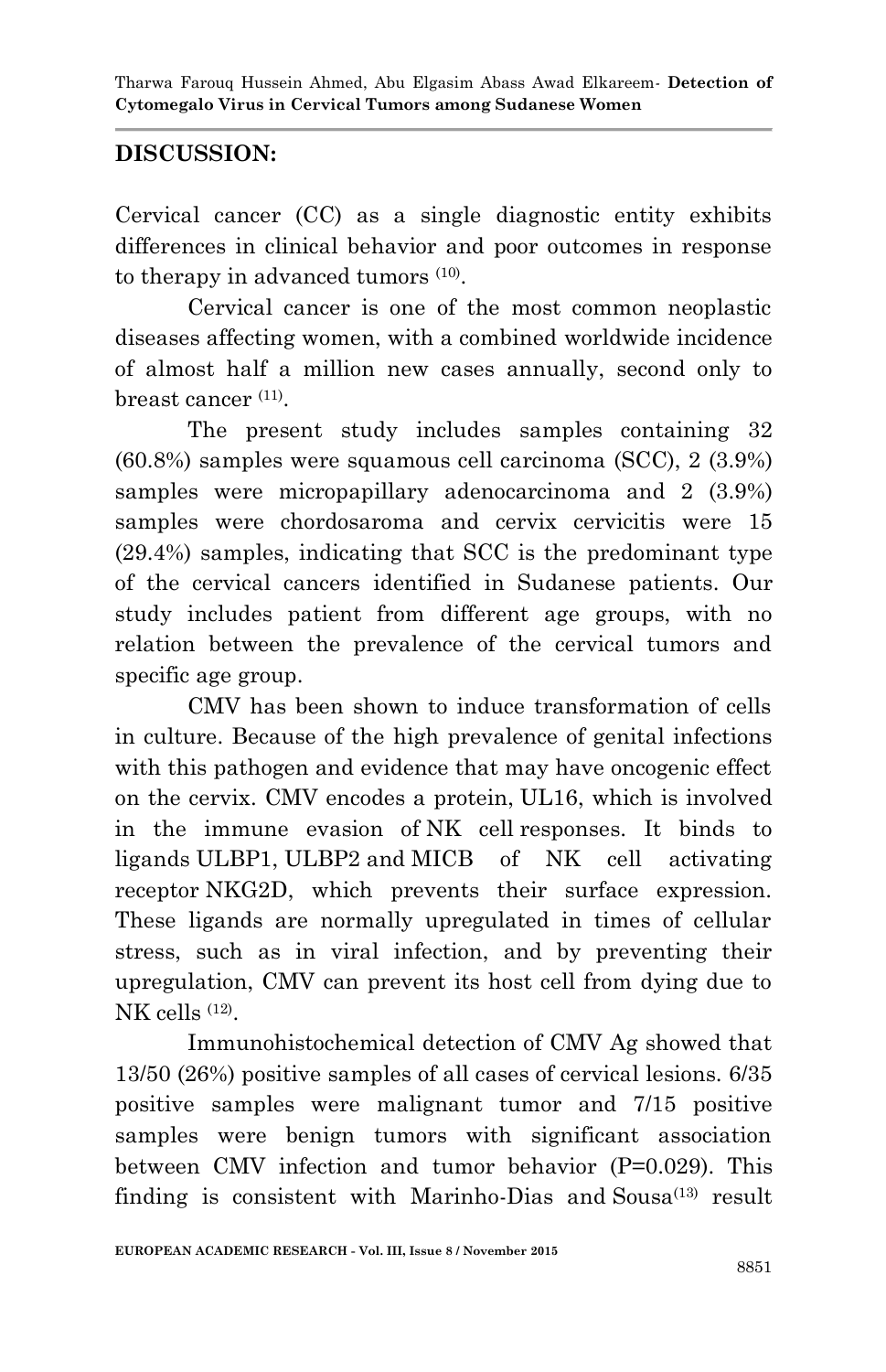who reported that the frequency of CMV is 18.9% of all types of cervical samples. Also our finding is compatible with Odida and Schmauz<sup> $(14)$ </sup>, they reported that CMV was detected in 5/34 cases of cervical cancer. Also Chin-ping *et al*., (15), they reported that CMV was detected in 67% of cervical samples. This finding is disagreeing with the study of Chen-Yang *et al.,* (16), they reported that CMV infection alone without co-infection with other viruses was associated with no increased risk for cervical cancer.

Concerning the relation between CMV infection and the grade of tumor the study showed that the positive expression was not related to the grades observed (P=0.459), indicating the aggressiveness of tumor is not initiated by the presence or absence of the infective agent.

### **CONCLUSION**

The study concludes that there was association between CMV infection and tumor behavior with no association with tumor differentiation.

### **REFERENCES:**

1-Jhingran A, Russell AH, Seiden MV, et al. Cancers of the cervix, vulva, and vagina. In: Abeloff MD, Armitage JO, Niederhuber JE, et al. eds. *Abeloff's Clinical Oncology.* 4th edition. Philadelphia, PA: Elsevier Churchill-Livingstone; 2008: chap 91.

2-Tran, NP; Hung, CF; Roden, R; Wu, TC. Control of HPV infection and related cancer through vaccination."Recent results in cancer research. *Fortschritte der Krebsforschung. Progresdans les recherchessur le cancer*, 2014;193: 149–71.

3- Husain N, Helali T, Domi M, Bedri S. Cervical cancer in women diagnosed at the National Health laboratory,Sudan:A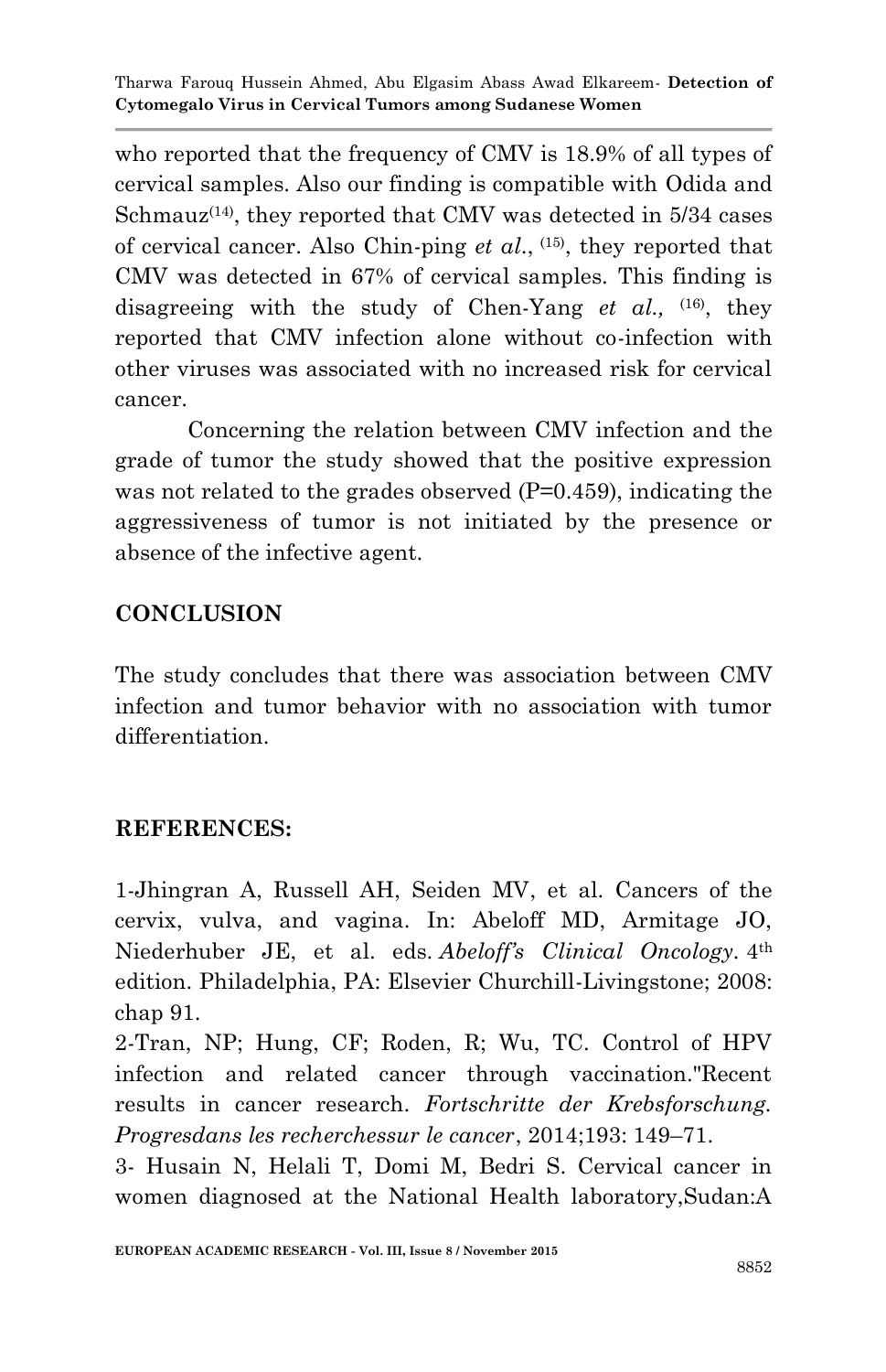call for screening. *Sudan journal of Medical Sciences*. 2011; **6**(3):1858-5051.

4- Ahmed I,Vibeka R, Eero P, Aarja RA. Cervical cancer risk factors and feasibility of visual inspection with acetic acid screening in Sudan. *Int J Womens Health*. 2011; 3: 117-122.

5- Berek JS and Hacker's NF. *Gynecologic Oncology*, 2010 5th eddition. Philadelphia ,USA. Page 342.

6- Rose PG. Chemo radiotherapy: the new standard of care for invasive cervical cancer', *Drugs*, 2000;60 (6):1239-44.

7- Koichi Y, Arvin AM, Gabriella C, Edward M, Moore P, Roizman B, Whitley R. *Human herpesviruses: biology, therapy, and immunoprophylaxis*. 2007; Cambridge, UK: University Press.ISBN0-521-82714-0.

8- Melnick M, Sedghizadeh PP, Allen CM, Jaskoll TS, Allen J. Melnick M, Sedghizadeh PS, Allen CM, Jaskoll T, *Experimental and molecular pathology*, 2011; **92**(1):118-25.

9- Bancroft, J.D., Marilyn, G., (2008*). Theory and practice of histological techniques, 6thed, Churchill Livingstone*, London. 125

10-Gopeshwar N, and Vundvalli VM. Integrative genomic approaches in cervical cancer: implications for molecular pathogenesis. *Future Oncol*. 2010; **6**(10): 1643-1652.

11- Franco EL, Schlecht NF, Saslow D. The epidemiologyof cervical cancer. *Cancer J*. 2003; **9**(5): 348-59.

12- Welte SA, Sinzger C, Lutz SZ, Singh-Jasuja H, Sampaio, KL, Eknigk U, Rammensee H, Steinle A. Selective intracellular retention of virally induced NKG2D ligands by the human cytomegalovirus UL16 glycoprotein. *European Journal of Immunology* . 20013;**33** (1): 194–203.

13-Marinho-Dias J., and Sousa H. (2013) Cytomegalovirus infection and cervical cancer: from past doubts to present questions. *Acta Med Port.* 2013; **26**(2):154-60.

14- Odida M and Schmauz R. Cervical cancer and cytomegalo viruse, East Afr Med J. 1996;**73**(12):810-2, east afr med j